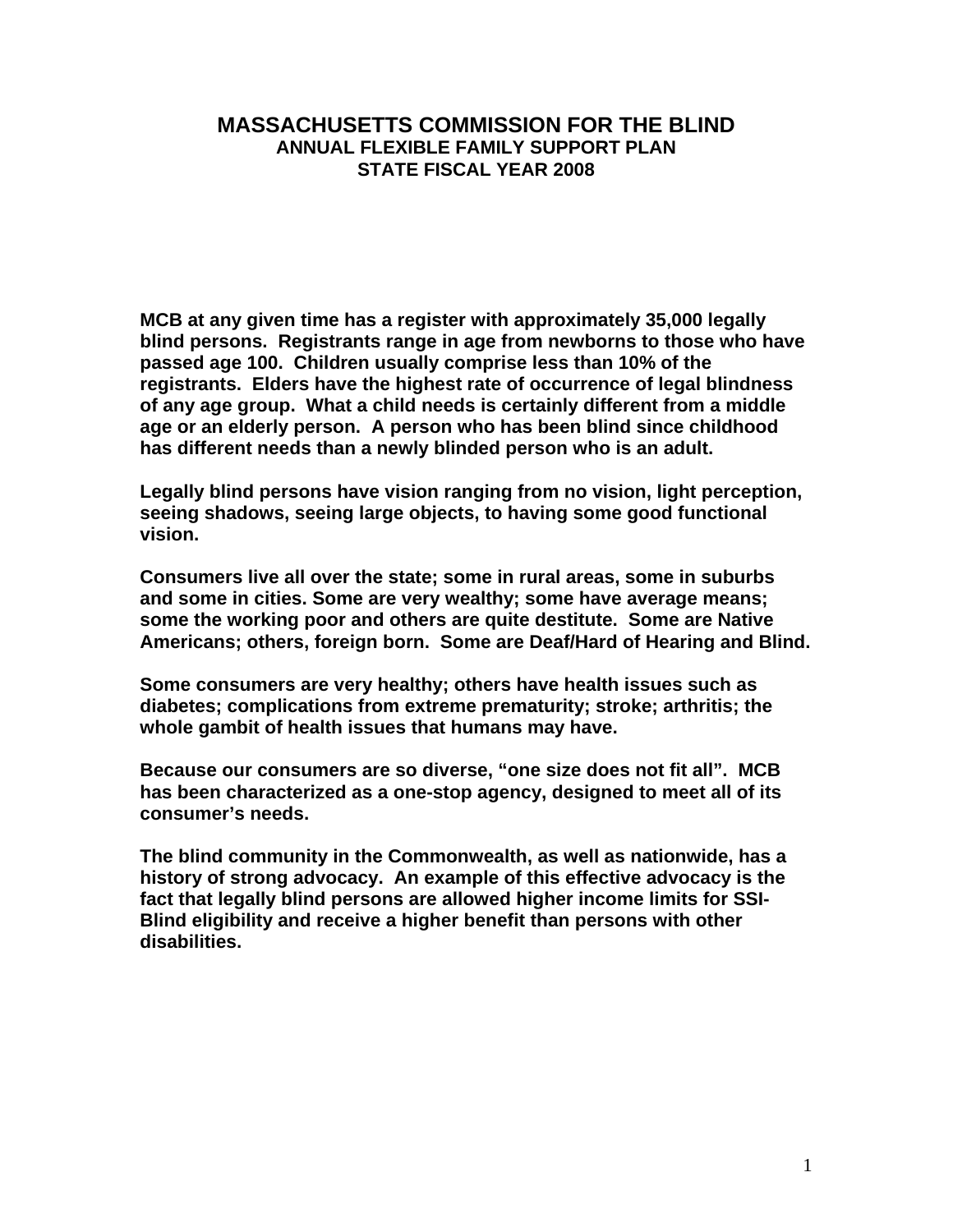## **MCB's OVERVIEW OF FLEXIBLE FAMILY SUPPORT:**

**Because of the diversity of the consumers, MCB's definition of family is very broad. A blind elder living alone in their home is a family. A recent college graduate on their own for the first time is a family. Parents and a legally blind child are a family. A legally blind adult who has a spouse or a spouse and children is a family.** 

**Thus, Flexible Family Support, is a way for consumers to identify needs beyond, that, for which, MCB has a line item budget. It is a way for MCB counselor's "to think outside the box". MCB is primarily a Rehabilitative agency. Anything that will enhance or support a consumer to remain in his/her home; to be as independent as possible is something that MCB is better able to support through Flexible Family Supports.** 

**Support services have ranged from helping a consumer move from a nursing home back out into the community; providing a security deposit for an apartment; providing funds for ramps or lifts; providing funds for hippa therapy for a child; furniture and household goods for a consumer leaving a shelter moving into an apartment; providing funds for a license and liability insurance for someone who is starting over again with a new career after losing vision; providing funding for swimming lessons; providing funds for past due utility bills; providing funds for winter clothes. MCB support services run the full gambit.** 

**MCB's primary network is counselors and consumers, working together toward an agreed upon goal. MCB seeks input and advice from its various advisory boards; MCB listening to and responds to it consumers.** 

#### **1. FAMILY EMPOWERMENT**

**MCB has always sought and received input from the consumers they serve. The Blind community has been a very powerful and effective advocate for blind persons or all ages.** 

**MCB has several active advisory boards that meet regularly. We now have a few parents of legally blind children who attend and participate in our advisory boards.** 

**MCB will continue through its counselors to encourage more participation of parents of young legally blind children on advisory boards. This has always been an effort, but not always a successful one.**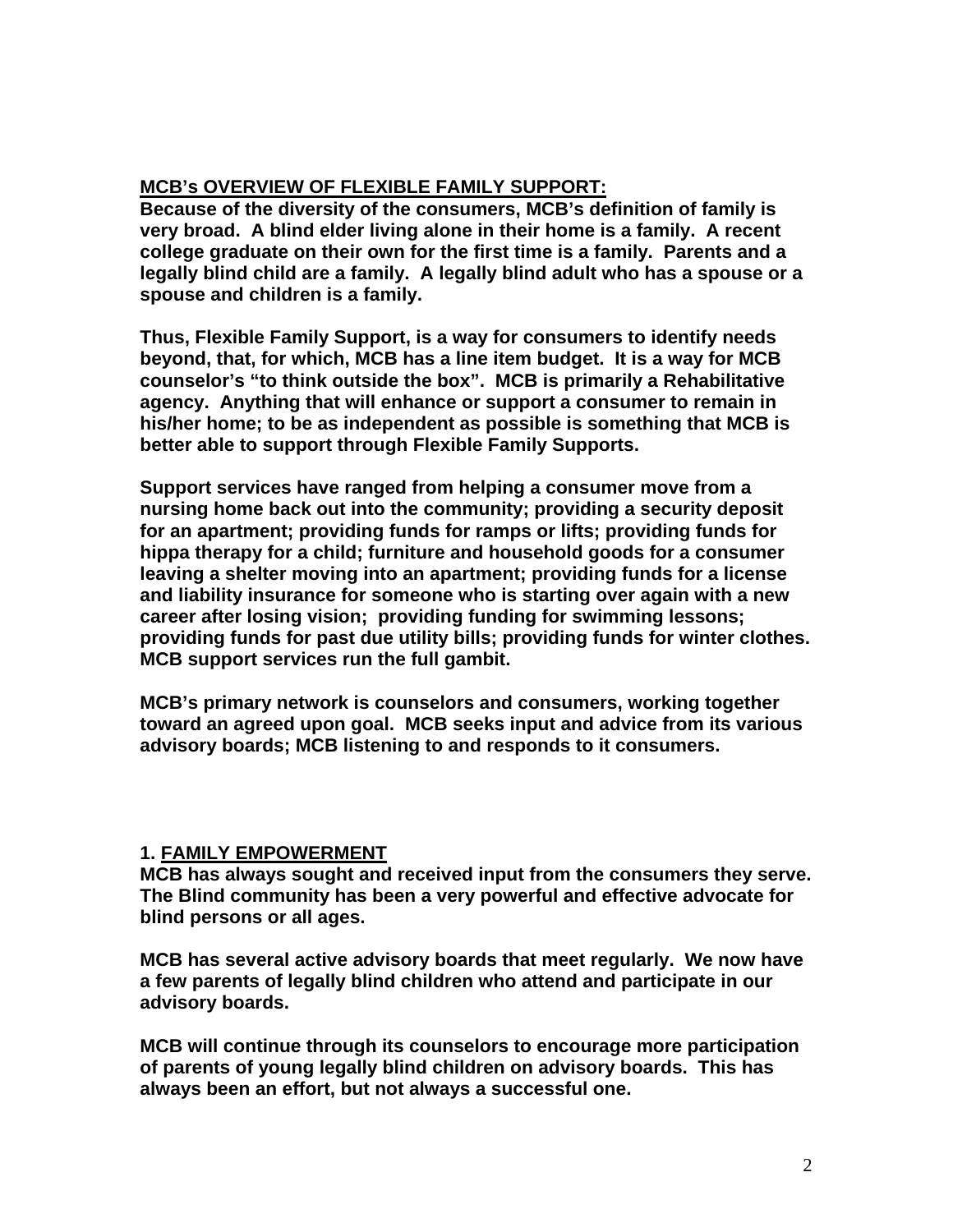# **2. FAMILY LEADERSHIP**

**Families of young children are normally informed of conferences and trainings by their MCB counselor. Because so many of the children are so medically involved and because of the shortage of nurses to fill hours of approved Private Duty Nursing; it is frequently impossible for parent (s) to leave their child for any extended period of time.** 

**Other consumers have participated on Advisory boards and have developed some very good leadership skills.** 

## **3. FAMILY SUPPORT RESOURCES AND FUNDING**

**MCB does not provide annual allocations to families. MCB provides Flexible Family Support to those consumers/families who have identified a need that will help support their goal of being as independent as possible. MCB is grateful for the funds it receives for Flexible Family Supports, but it is not an overwhelming amount; MCB tries to serve as many consumers as possible, based on availability of funds and in compliance with MCB consumer developed policy guidelines. For example, a family that needs a ramp for safe entrance and exit from a home or a van does not need that funding every year. A family that needs a security deposit for an apartment does not need that funding every year.** 

**Each ISP indicates the customized service that will assist the consumer/family to achieve the identified goal.** 

#### **4. ACCESSING SERVICES AND SUPPORTS**

**During the development of the annual ISP, the consumer/family identifies what will be needed to assist in reaching the identified goal. During regularly scheduled home visits, progress or what might be interfering with progress is discussed and possible options and resolutions explored. Obviously, Flexible Family Support is discussed.** 

**MCB will continue to utilize counselors as the frontline of disseminating information. MCB Advisory Boards will continue their roles of advising MCB about consumer/family needs.**